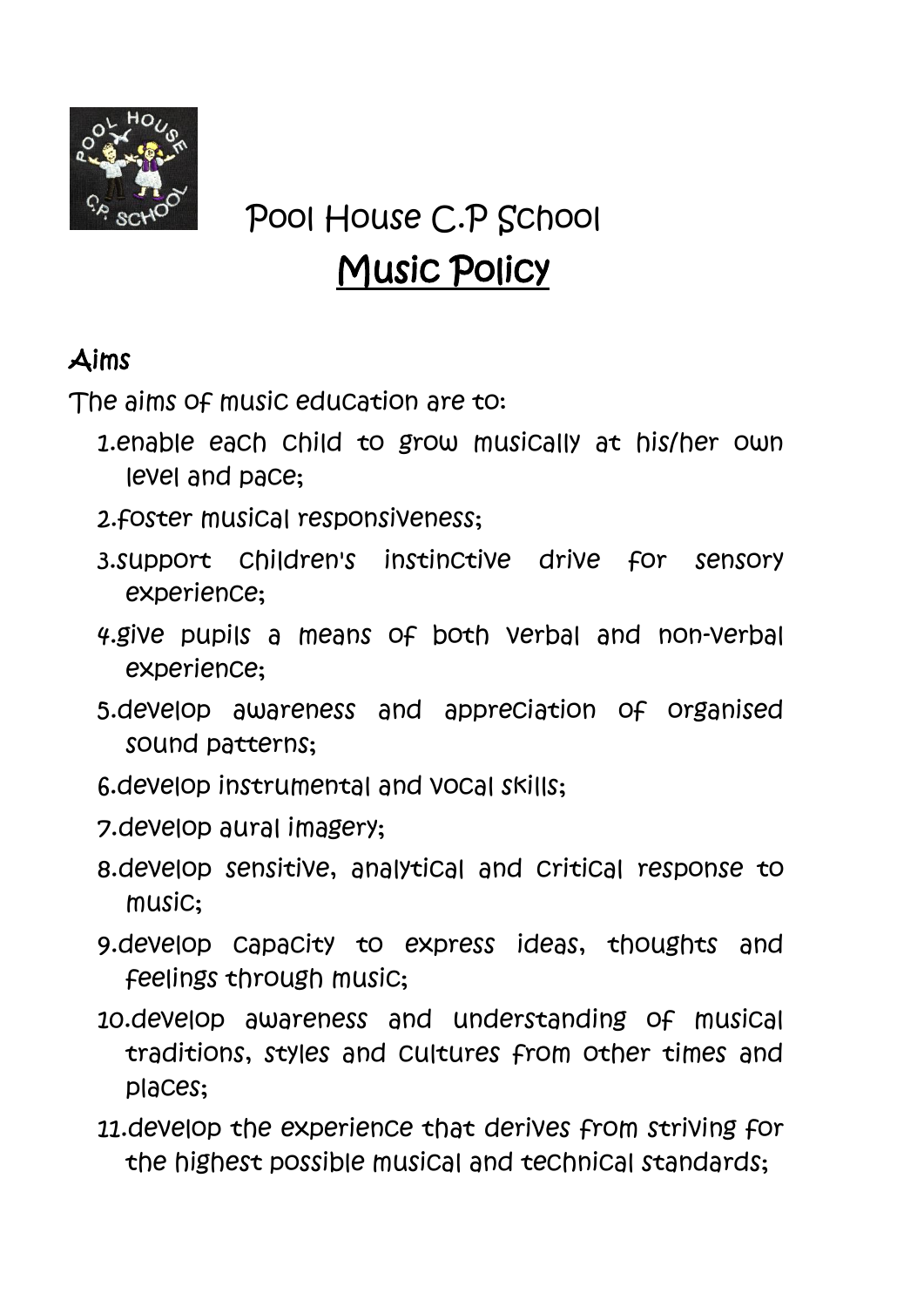## Planning and Delivery

The music curriculum will be based on two Attainment Targets:

1.Attainment Target 1 Performing and Composing

2.Attainment Target 2 Listening and Appraising To ensure that pupils meet a range of co-ordinated, progressive musical activities the curriculum will be used in unit based schemes of work based on the National Curriculum programmes of study. [Jsing units of work] enables individual programmes of study statements to be grouped together in a coherent way. Each of the units has specific learning intentions which build upon previous work thus enabling future resource requirements to be assessed more easily.

Links can still be made to current cross-curricular topics and themes, where work in one area will clarify and build upon work in another. Aspects such as music from other times and cultures, our musical heritage or ICT will be included at relevant points throughout the various units.

The music co-ordinator will encourage hymn/singing practice with the aim of extending the children's song repertoire and providing them with an enriching experience of group singing.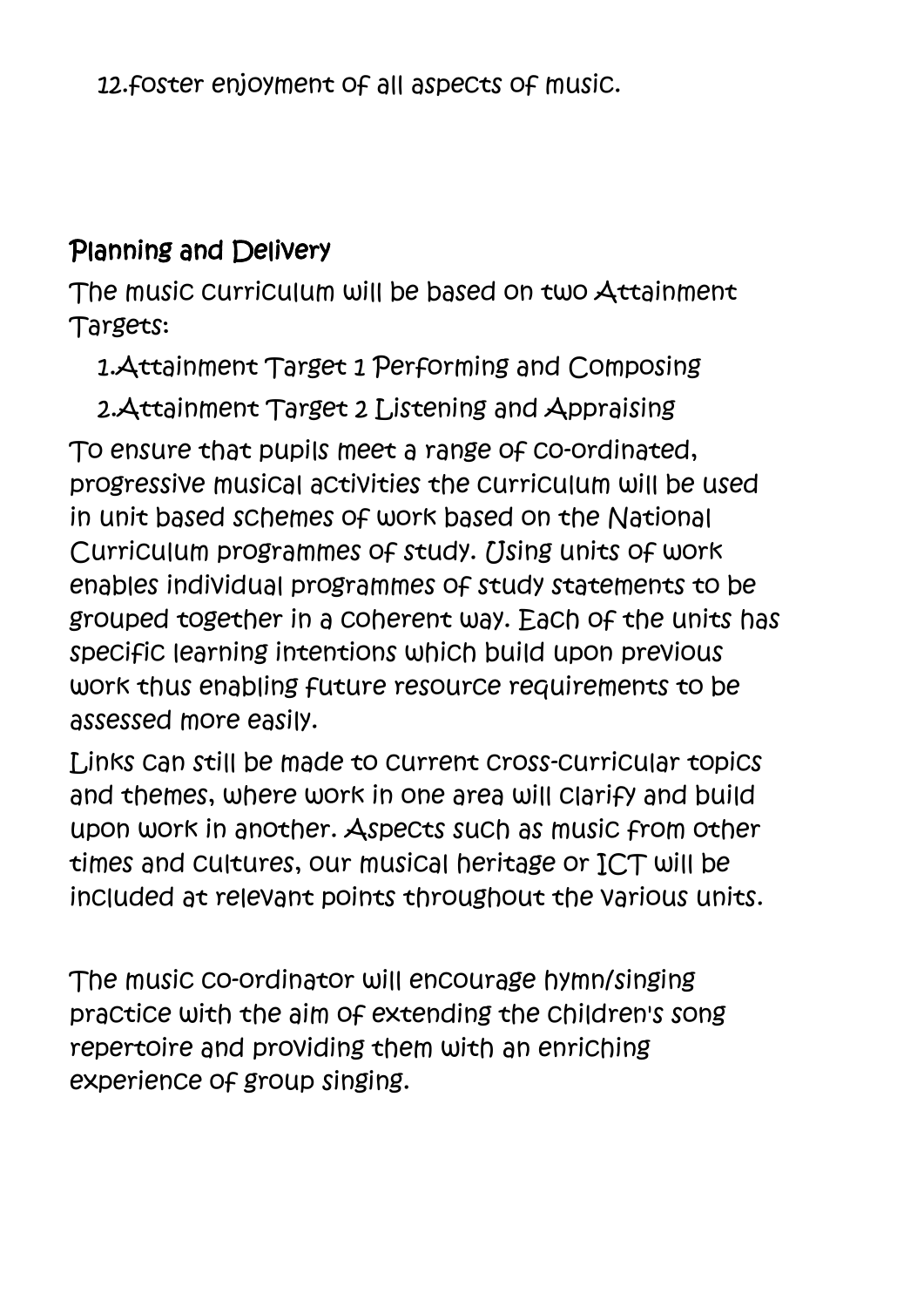Extra curricular activities may be provided at periodic intervals and will be available to all or varying groups of pupils providing they are able to conform to the general behaviour accepted by the teacher.

These activities could include:

- Percussion accompaniment during hymn/singing practice
- . Choir:
- Participation in county music activities
- Participation in whole school activities delivered by theatre/music groups
- Specialist teacher's visits to the school to deliver music tuition
- Access to the wide range of activities available in school during 'music week'

# Classroom Organisation

Activities may be grouped according to ability, friendship, small groups, year groups or whole class. They may be teacher led or open-ended and differentiated by task/outcome.

#### Resources

A variety of resources will be used when appropriate, namely:

- T.V programmes;
- video and audio ;
- $\cdot$  CDs;
- CD ROM;